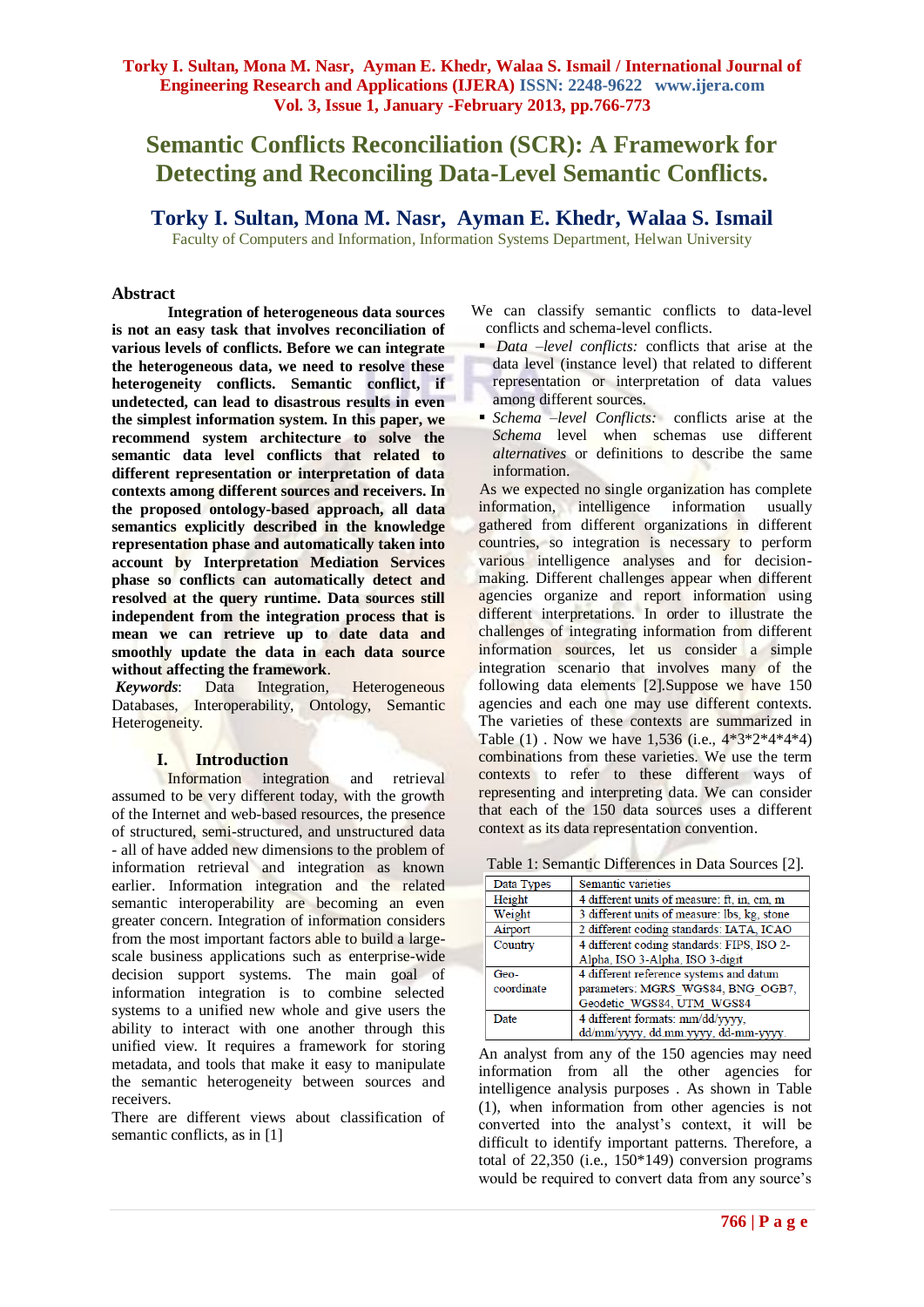context to any other source's context, and vice versa. Implementing tens of thousands of data conversions is not an easy task; but maintaining them to cope with changes in data sources and receiver requirements over time is even more challenging [2].

# **II. Related Work**

Achieving semantic interoperability among heterogeneous and disparate information sources has been a critical issue within the database community for the past two decades [1]. Technologies already exist to overcome heterogeneity in hardware, software, and syntax used in different systems (e.g., the ODBC standard, XML based standards, web services and SOA-Service Oriented Architectures) While these capabilities are essential to information integration, they do not address the issue of heterogeneous data semantics that exist both within and across enterprises [2]. We can manage such heterogeneities by adopting certain standards that would eliminate semantic heterogeneity in the sources all together or by developing and maintaining all necessary conversions for reconciling semantic differences.

We can achieve semantic interoperability in a number of ways. We discuss the traditional approaches to Semantic Interoperability and the most important ontology-based systems for data integration.

#### **III. Traditional Approaches to Semantic Interoperability Brute-force Data Conversions (***BF***)**

In the Brute-force Data Conversions (BF) approach all necessary conversions implemented with hand-coded programs. for example, if we have N data sources and receivers, N (N-1) such conversions need to be implemented to convert the sources context to the receiver context. These conversions become costly to implement and very difficult to maintain When N is large. This is a laborintensive process; nearly 70% of integration costs come from the implementation of these data conversion programs. A possible variation of the (BF) approach is to group sources that share the same set of semantic assumptions into one context. The approach allows multiple sources in the same context to share the same conversion programs, so the numbers of conversion programs will be reduced. We refer to the original approach and this variation as BFS and BFC, respectively [2]. These approaches are illustrated schematically in Fig 1.



Fig. 1: Traditional approaches to Semantic Interoperability [4].

#### **Global Data Standardization (GS)**

If we could develop and maintain a single data standard that defines a set of concepts and specifies the corresponding representation, all semantic differences would disappear and there would be no need for data conversion. Unfortunately, such standardization is usually infeasible in practice for several reasons. There are legitimate needs for having different definitions for concepts, storing and reporting data in different formats. Most integration and information exchange efforts involve many existing systems, agreeing to a standard often means someone has to change his/her current implementation, which creates obstacles and makes the standard development and enforcement extremely difficult [3].

#### **Interchange Data Standardization (IS)**

The data exchange systems sometimes can agree on the data to be exchanged, i.e., standardizing a set of concepts as well as their interchange formats. The underlying systems do not need to store the data according to the standard; it suffices as long as each data sender generates the data according to the standard. That is, this approach requires that each system have conversions between its local data and an interchange standard used for exchanging data with other systems. Thus, each system still maintains its own autonomy. This is different from the global data standardization, where all systems must store data according to a global standard. With N systems exchanging information, the Interchange Standardization approach requires 2N conversions. The IS approach is a significant improvement over the brute-force approach that might need to implement conversions between every pair of systems [4]. Although this approach has certain advantages, it also has several serious limitations [2]. From which, all parties should reach an agreement on the data definition and data format. Reaching such an agreement can be a costly and time-consuming process besides; any change to the interchange standard affects all systems and the existing conversion programs. Lastly, the approach can involve many unnecessary data conversions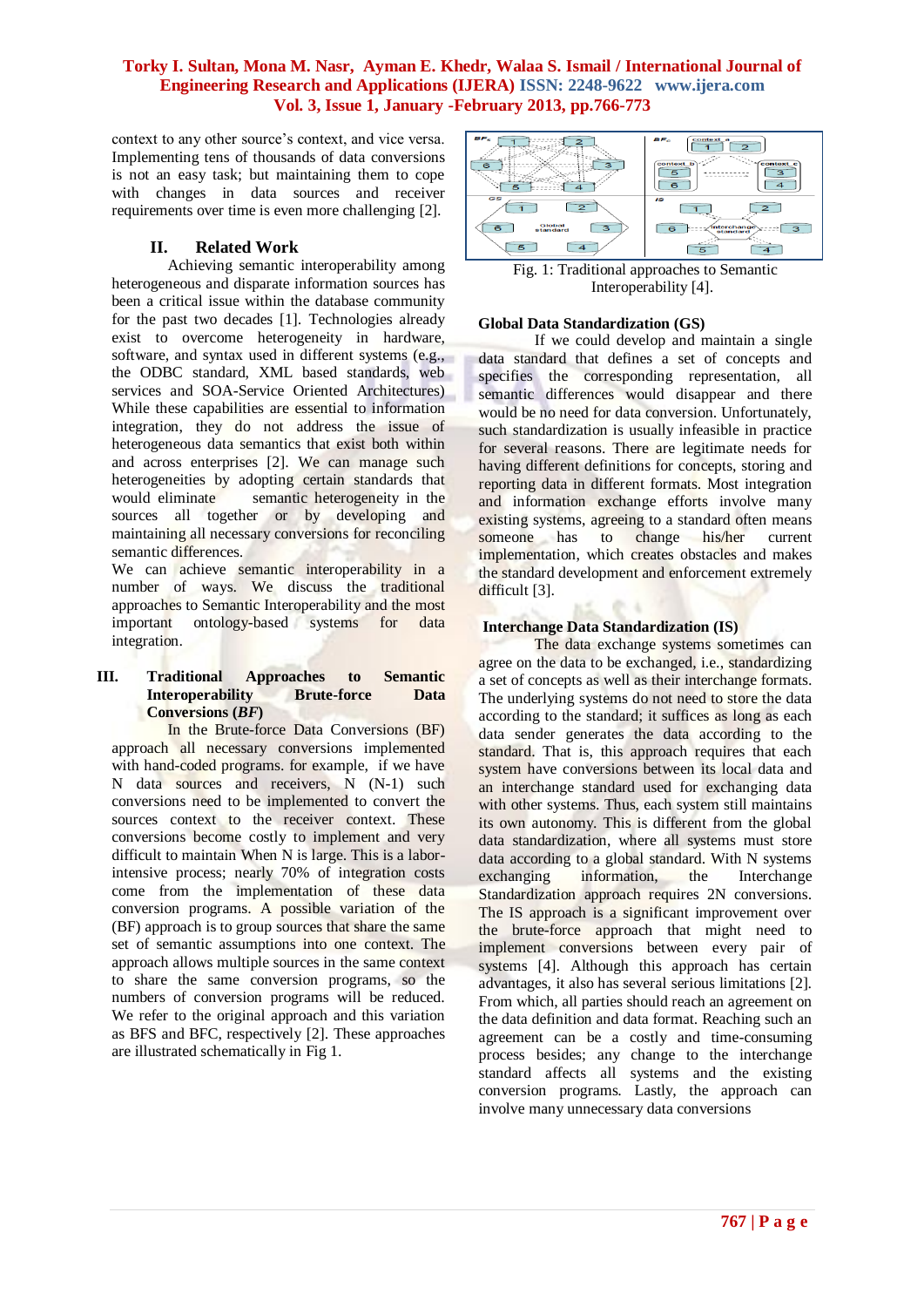#### **IV. Ontology-Based Data Integration Approaches**

Most of the shortcomings of the previous traditional approaches can be overcome by declaratively describing data semantics explicitly and separating knowledge representation from conversion programs (implementation). We will explain the most important ontology-based systems for data integration, which are SIMS, OBSERVER, KRAFT, SCROL and COIN with respect to the role and use of ontologies.

**SIMS** is based on a wrapper/mediator, that is, each information source is accessed through a wrapper [5]. The SIMS mediator component is used to unify the various available information sources and to provide the terminology for accessing them. The core part of the mediator is the ability to intelligently retrieve and process data [6].Each information source is incorporated into SIMS by describing the data provided by that source in terms of the domain model. This model is contained in the mediator. SIMS uses a global domain model that also can be called a global ontology. The work presented in [6], classifies SIMS as a single ontology approach. An independent model of each information source must be described for this system, along with a domain model that must be defined to describe objects and actions. Further, the authors address the scalability and maintenance problems when a new information source is added or the domain knowledge changes [7].There is no concrete methodology for building ontologies in The SIMS [6].

**OBSERVER** uses the concept of data repository, which might be seen as a set of entity types and attributes. Each repository has a specific data organization and may or may not have a data manager [8]. The different data sources of a repository might be distributed. The architecture is based on wrappers, ontology servers and Interontology Relationships Manager (IRM) [9]. Here, a wrapper is a module, which understands a specific data organization and knows how to retrieve data from the underlying repository hiding this specific data organization. IRM is Synonym relationships relating the terms in various ontologies are represented in a declarative manner in an independent repository. This enables a solution to the vocabulary problem. OBSERVER is classified as a multiple ontology approach. OBSERVER defines a model for dealing with multiple ontologies avoiding problems about integrating global ontologies [6]. The different ontologies (user ontologies) can be described using different vocabularies depending on the user's needs.

**KRAFT** was created assuming dynamic information sources [5]. The KRAFT system is the hybrid ontology approach [6]. In order to overcome the problems of semantics heterogeneity, KRAFT defines two kinds of ontologies: a local ontology and a shared ontology. For each knowledge source there is a local ontology. The shared ontology formally defines the terminology of the domain problem in order to avoid the ontology mismatches that might occur between a local ontology and the shared ontology [10]. any modification or addition in any source, require changes in the local ontology, which represents this source, and the mappings between the local and the shared ontology have to be performed [8].

**SCROL** is a global schema approach that uses an ontology to explicitly categorize and represent predetermined types of semantic heterogeneity [1]. It is based on the use of a common ontology, which specifies a vocabulary to describe and interpret shared information among its users. It is similar to the federated schema approach. However, an ontology-based domain model captures much richer semantics and covers a much broader range of knowledge within a target domain . SCROL assumes that the underlying information sources are structured data that may reside in the structurally organized text files or database systems. However, the unprecedented growth of Internet technologies has made vast amounts of resources instantly accessible to various users via the World Wide Web (WWW)[1].

**COIN** Project was initiated in 1991 with the goal of achieving semantics interoperability among heterogeneous information sources. The main elements of this architecture are wrappers, context axioms, elevation axioms, a domain model, context mediators, an optimizer and a executioner. A domain model in COIN is a collection of primitive types and semantic types (similar to type in the object-oriented paradigm), which defines the application domain corresponding to the data sources that are to be integrated COIN introduces a new definition for describing things in the world. It states that the truth of a statement can only be understood with reference to a given context. The context information can be obtained by examining the data environment of each data source [11].

We discussed different approached for semantic information integration, the Traditional and Ontology-Based Approaches. The problem of semantic interoperability is not new, and people have tried to achieve semantic interoperability in the past using various approaches. Traditional approaches have sometimes been reasonably successful in limited applications, but have proven either very costly to use, hard to scale to larger applications, or both. Traditional approaches have certain drawbacks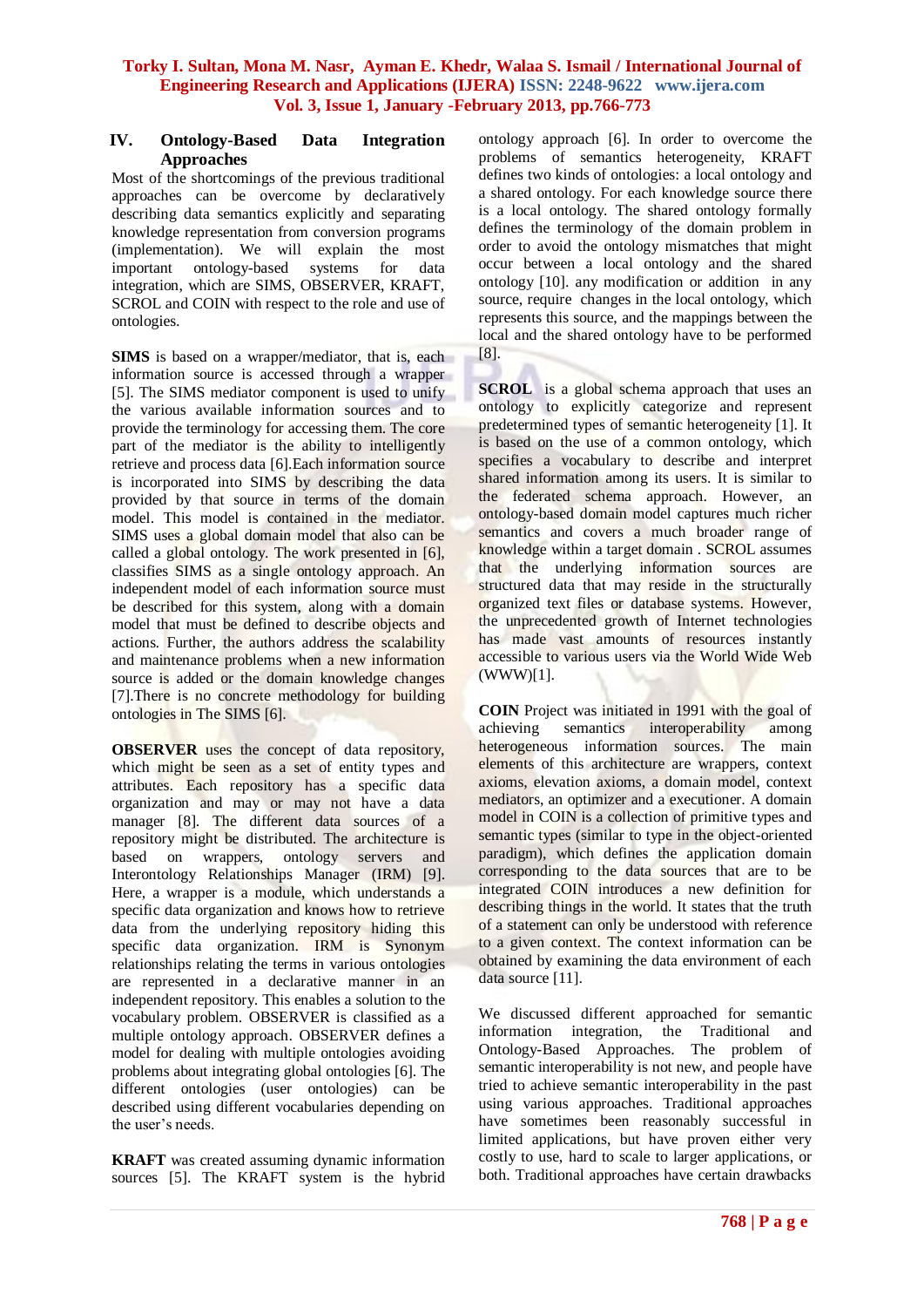that make them inappropriate for integrating information from a large number of data sources. Existing ontology-based approaches for semantic interoperability also have not been sufficiently effective because there is no systematic methodology to follow, no concert methodology for building existing ontology-based approaches use a static data model in reconciling the semantic conflicts.

# **V. System Architecture**

The Semantic Conflicts Reconciliation (SCR) framework is considered as an ontology based system aims to solve semantic data level conflicts among different sources and receivers in a systematic methodology. SCR based on domain specific ontology to create user queries. The user can browse the merged ontology and selects specific terms and conditions to create global query. The user query terms are mapped to the corresponding terms in each data source to decompose the global query to set of sub naïve queries. The decomposed sub-queries converted to well-formed sub-queries before sending it to the suitable database.Finally the SCR combine and resend the well-formed query results to the users that matches their contexts.

SCR consists of two phases, the knowledge representation phase and the interpretation mediation service phase.

#### **5.1 Knowledge Representation**

The knowledge representation phase consists of the following components:

- **Ontology Extraction:** Extract local ontology from each database.
- **Global/Merged Ontology:** Merge all local ontologies to construct a global one that contain all major concepts and the relationships between them.
- **Contexts:** Explicitly describe the sources and receivers assumptions about data.
- **Mapping:** Linking between the constructed merged ontology and the corresponding terms in the data sources to produce the semantic catalog**.**



Fig. 2: Knowledge Representation phase

In the knowledge representation phase we have multiple database sources as input, and produce global ontology and semantic catalog as output. This process is done once when the integration process is started. Any changes in schemas can be easily added to the global ontology and the semantic catalog.

Fig. (2) describes the Knowledge representation phase. Assumes that, there are two or more heterogeneous sources in the same domain that are semantically related. It takes the databases as input and extracts local ontology for each source. Then, using a reasoning system to determine the corresponding terms based on suitable matching algorithm. The corresponding terms in the local ontologies are merged into new one global ontology. Now we have a constructed merged ontology for all sources that we can add annotations to explicitly describe semantics of each data source. Finally, the mapping system maps the merged ontology with the corresponding data sources to facilitate retrieving up to date data from the integrated databases.

#### **5.1.1 Database to Ontology Extraction:**

In the ontology extraction step, we have multiple databases to extracts a local ontology from each one. A local ontology contains all database information like tables, columns, relations, constraints. Moreover, it contains an intentional definition to represent a high-level abstraction than relational schema.



Fig. 3: Database to local ontology extraction

The local ontology represents a relational database tables as concept and columns as slots of the concept. The local ontologies are represented in a formal standard language called OWL (Ontology Web Language). OWL is the most popular ontology representation language [12]. The OWL Web Ontology Language designed to be used by applications that need to process the contents and meaning of information instead of just presenting information to humans. OWL facilitates greater machine interpretability of Web content than that supported by XML, RDF, and RDF Schema (RDF-S) by providing additional vocabulary for describing properties and classes along with a formal semantics. Creating local ontology for each database saves them independent. Any changes in the schema or relations can be added easily to its local ontology. The local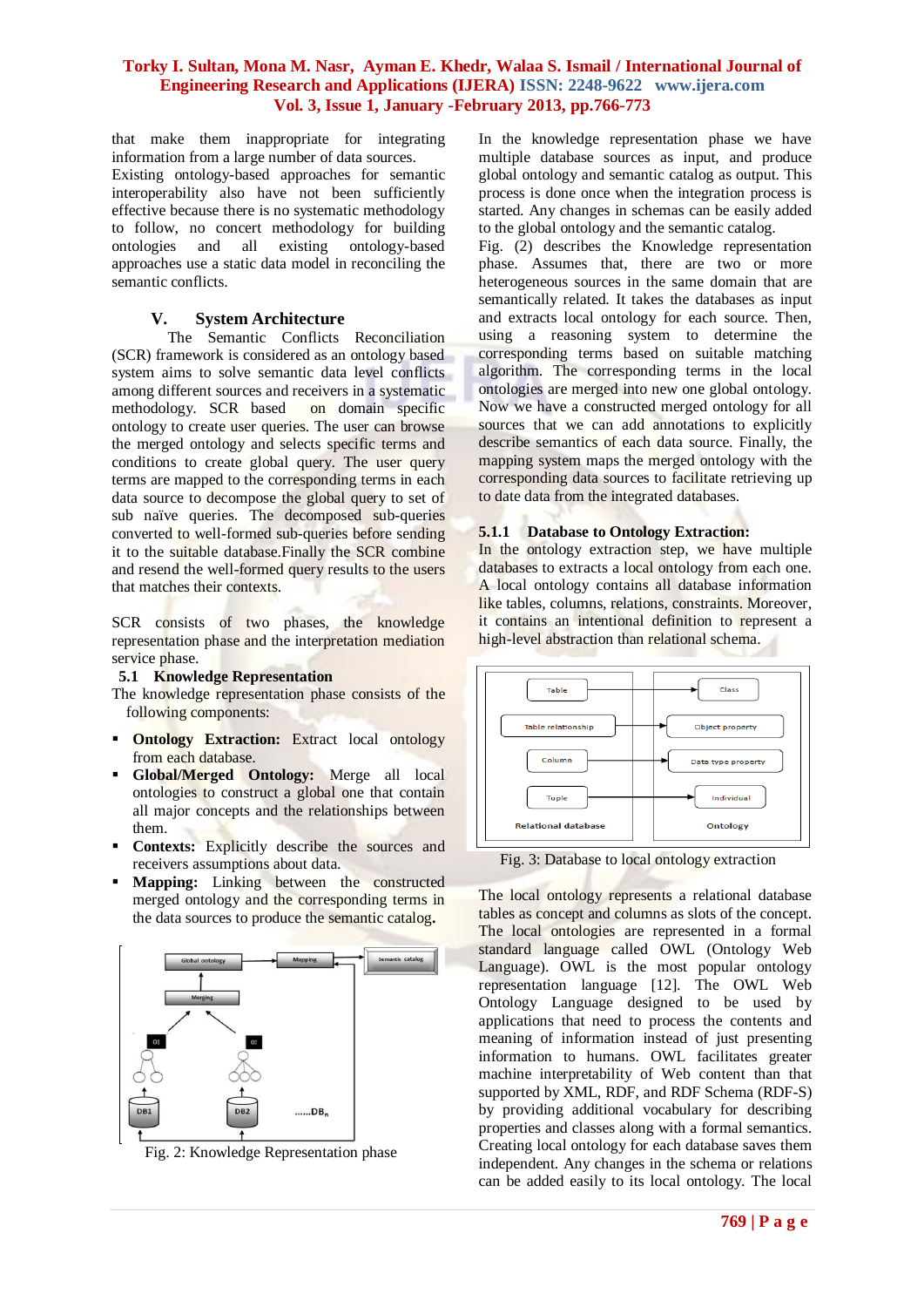ontology includes only the metadata and additional semantics; however, the database instances or members still in the data source separated from its ontology.

We can use DataMaster to import schema from a relational database into ontologies; it is protégé plugin [13]. DataMaster uses IDBC/ODBC to connect to database (the user chooses one of them). It allows variety of translating database schema into ontology depending on the user's application requirements [14].

#### **5.1.2 Global Ontology Construction:**

Merging process aims to create one global (merged) ontology contains multiple local ontologies contents. The ontology merging process is the creation of the new ontology from two or more ontologies. It contains all the knowledge of the initial ontologies. To create a merged ontology, the corresponding objects will be matched from two or more local ontologies. Subsequently, suitable matching algorithm should choose. Matching is the core of merging process to make one vantage point of view from multiple ontologies, where some concepts and slots will be represented as a new concept and new slots, or some slots may be merged and follow another concept. We can say that, there is a new structure will be created in the merged ontology. This structure does not affect the information sources, because each local ontology is independent. Creating a standard formal model (merged ontology) makes query multiple databases satisfy the user requirements at the semantic level.

The proposed framework uses a string-matching algorithm. The string similarity matching calculates the string distance to determine the matching of entity names. Before comparing strings, some linguistic technologies must be performed. These linguistic technologies transform each term in a standard form to be easily recognized.

Based on the result of matching, the system presents some suggestion to the expert about merging some concepts. The expert may take concern to some or all these suggestions. Then, some concepts and their slots may be merged or copied as it is, or some overlapping slots may be merged under a new concept. Hence, a new structure will be created from multiple databases based on semantics of terms and relations.

The SCR framework uses PROMPT tool to matching and merging local ontologies. PROMPT is a semiautomatic tool. It is protégé plug in. It guides the expert by providing suggestions. PROMPT provides suggestions about merging and copying classes. Fig. (4) explains the PROMPT algorithm [15]. PROMPT takes two ontologies as input and guide the user to create a merged ontology as output. PROMPT generates a list of suggestions based on the choose

matching algorithm. Framework uses PROMPT lexical matching algorithm.



Fig. 4: The flow of PROMPT algorithm.

The PROMPT suggestions and conflicts are shown in a new interface, where the expert can modify the suggestions. It uses a semi automatic tool to add the expert's perception to the merging process. As a reason for, the matching techniques are considered as helper, but the human view makes the matching deep and increase conflicts detection. Moreover, the SCR aims to produce one unified view from multiple ontologies to be agreed among different systems. Hence, it can query the merged ontology and satisfy the user requirements. Matching and merging classes and slots make query processing faster, because we query one term instead of query many.

# **5.1.3 Explicitly Define Contexts**

Contexts explicitly describe assumptions about data sources and receivers in a formal way. We consider contexts as a collection of value assignments or value specifications for terms in the global ontology that we need to describe their semantics.

Once we described the contexts for each source, the SCR framework can be automatically detecting and reconciling the data-level semantic conflicts among these different data sources and receivers using the interpretation mediation service that can handle these conflicts based on analyzing and comparing the differences in contexts among sources and receivers. SCR assigns contexts descriptions about sources using the following two steps.

**Annotation:** Adding annotation properties to the global ontology slots to denote their contexts. We consider annotation properties as special properties that affect the interpretation of data values.

**Value assignment:** Assign value to each annotation property created in the previous step. We can associate more than one annotation property to the same slot (data type property) in the merged ontology. We can easily adding, removing and changing the assigned values in the ontology whenever the context changed in the sources over time.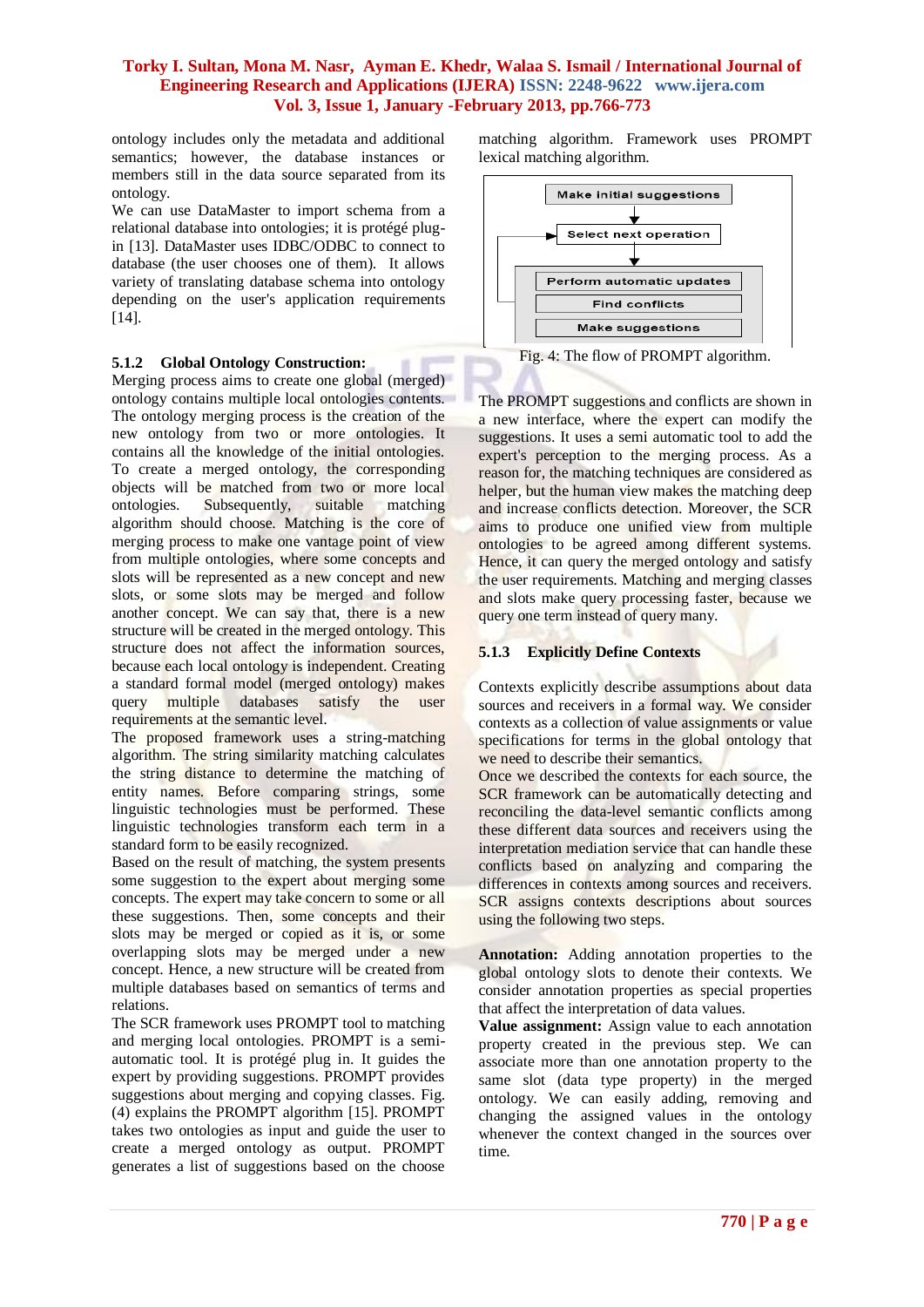#### **5.1.4 Mapping Global Ontology to Multiple Databases:**

The main purpose of the proposed mapping tool is to find and match between semantically similar terms in the global query with the corresponding terms in the data sources of integrated system. The output of the mapping process is the semantic catalog.

We created the merged ontology, which is a standard model, represents different database systems. However, there is not any link between the merged ontology and databases. The merged ontology does not contain databases instances as well. Thus, we need to link between the merged ontology and the integrated databases in order to retrieve up to date data from multiple sources. Each term in the merged ontology must be linked to the corresponding terms in the integrated databases. The output from the mapping process is the Semantic Catalog of the integrated databases. The Semantic Catalog contains a mapping data and a metadata, which has been collected automatically during the mapping process. We developed a semi automatic mapping tool used to map a merged ontology to multiple databases Fig.  $(5)$ .

| Database Name:          | Select Database                               | Save          |
|-------------------------|-----------------------------------------------|---------------|
| <b>Table Name:</b>      | Select Tabel<br>$\overline{\phantom{a}}$      | Show          |
| Coulmn Name:            | $\blacktriangledown$                          | Remove        |
| Ontology:               | Browse<br>ontology                            | Query Builder |
| <b>Ontology Concept</b> | <b>Select Concept</b><br>$\blacktriangledown$ | Context       |
| <b>Slots</b>            | select slot<br>$\check{}$                     |               |

Fig 5: The proposed mapping tool

The mapping process in our mapping tool follows the following steps:

- The mapping process started by creating a database with two tables, to save the mapping data in the first table, and saving the metadata of the database system in the second table. This process is done once when the mapping process is started.
- After creating the database, the expert selects the first database to link its schema (intentional relation) with the terms in the global ontology.

| <b>Merged Ontology</b> | <b>Mapping Process</b> | <b>Intentional Relation</b> |  |
|------------------------|------------------------|-----------------------------|--|
|------------------------|------------------------|-----------------------------|--|

 When the user select database from a list of all databases existed then all tables in the selected database will be listed. Then, press to select columns, all columns in the selected table will be listed and saved in the table created in the first step along with the correspondence terms in the global ontology. All the primary keys, foreign keys, and referenced tables for each table in the selected database automatically retrieved and saved in the second created table as metadata, to use it in query processing.

 At the end of mapping process, a Semantic Catalog has created. The Semantic Catalog contains a semantic mapping data among multiple databases and their Metadata. Hence, multiple database systems can be queried through a merged ontology using the Semantic Catalog, and retrieves data up to date. Any changes in the integrated sources can easily reflected in the semantic catalog.

# **5.2 Interpretation Mediation Service**

Knowledge representation phase is not enough to solve semantic conflicts among data sources and receivers. The second phase in our system is the interpretation mediation service in which the user interacts with the system through graphical user interface (GUI).The GUI displays the global ontology terms to the user to facilitate finding the global query terms easily and quickly .User browse the global ontology to selects specific terms for his query. User submit query without take into account that both sources and receivers may have different interpretation of data contexts. In order to retrieve correct results from different integrated data sources queries should be rewritten into mediated queries in which all semantic conflicts between sources and receivers automatically detected and solved but it is a big challenge for users. We cannot suppose that users have intimate knowledge about data sources being queried especially when the number of these sources are big. User should remain isolated from semantic conflicts problems and no need to learn one of the ontology query languages .The **SCR** framework helps user to query integrated sources with minimal efforts using Query-by-Example language (QBE) as a result he needs only to know little information about the global ontology terms.

Interpretation Mediation Service as in Fig. (5) consists of the following main three components:

- Query preprocessor
- SQL generator
- Converter (query engine)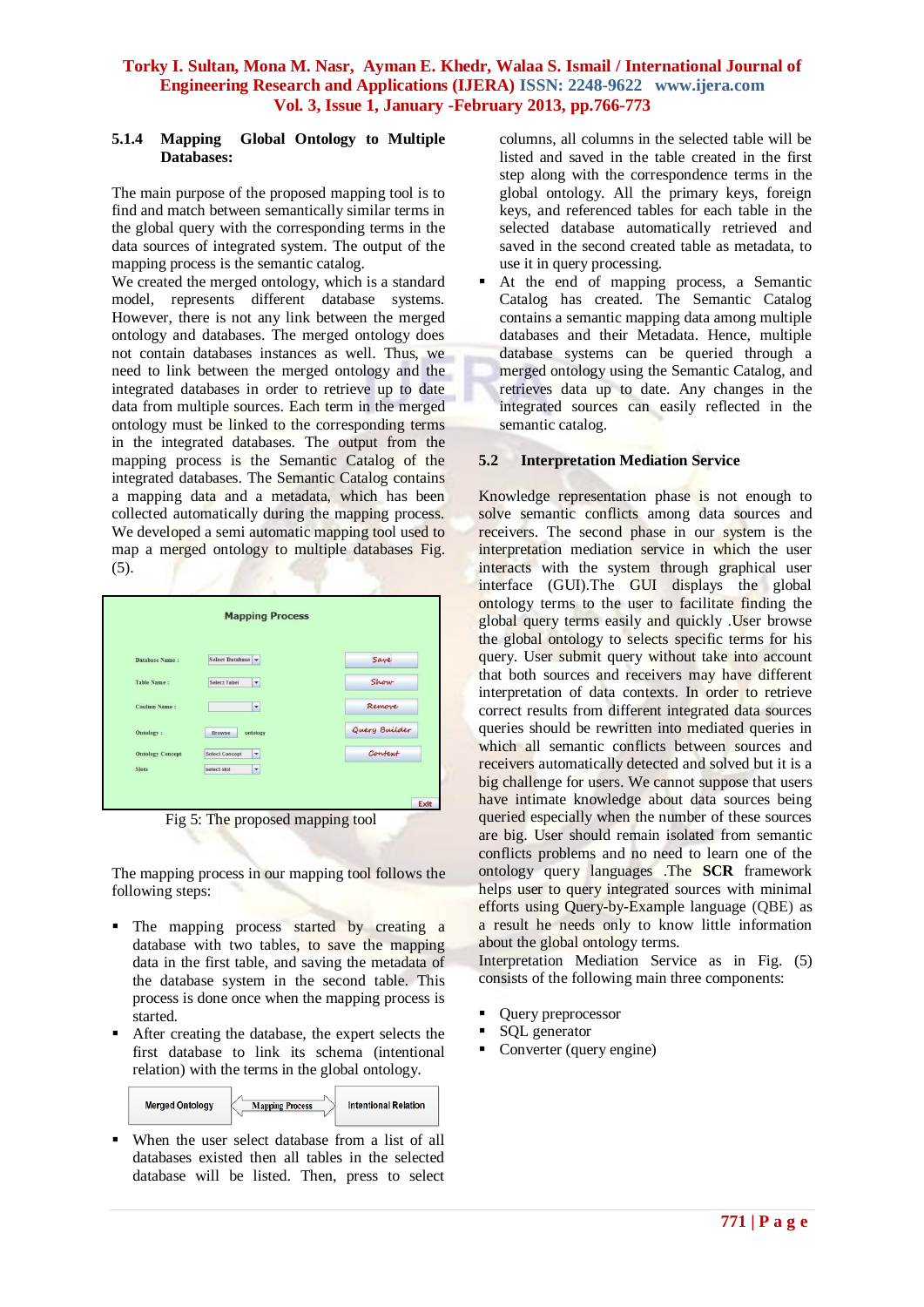



#### **5.2.1 Query Preprocessor**

Query preprocessor accepts a naive user query and semantic catalog as input and produce blocks of user's data based on the selected items from the user global query. Each block represents a query but without any language format. Once the user selects terms and conditions from the system the query preprocessor does the following actions.

Query preprocessor access the semantic catalog (mapping file) to retrieve the database name, table name and columns names that mapped to the selected terms and conditions in the user query.

The query preprocessor reorganizes the retrieved data from the previous step into blocks according to the database name.

#### **5.2.2 SQL Generator**

SQL generator turns the query blocks received from the query preprocessor into SQL queries and directs them to the converter. It uses the semantic catalog (metadata) to translate the previous blocks into SQL correct syntax. To transform the blocks to correct syntax the generator add select, from and where clauses. In addition, if the query needs to retrieve instances from more than one table the primary keys, foreign keys and referenced tables from the integrated databases may be added from the semantic catalog metadata file as well.

#### **5.2.3 Converter**

We consider converter as the query engine that takes SQL query from the SQL generator and the user context as input. Converter transforms the user naïve query (that ignores differences in assumptions between sources) into well-formed query that respect differences among sources and receivers contexts.

Converter reconciles semantic conflicts at query time before sending the query to the suitable database, and then resends the correct result to the user that matches his contexts. Fig. (7) describes the general form of the conversion functions.

A function converts (Cs, Ct, Vs) this function returns Vt

Where Cs: Context of the source.

Ct: Context of the target.

Vs: Value of the source.

Vt: Equivalent value for Vs in user context.

Fig. 7: General form of the conversion functions.

Conversion functions represent the conversions among all annotation property values or contexts described in the merged ontology. In the SCR there is no relation between the number of sources or receivers and the number of conversion functions, it depends on the contexts or the annotation property values for each source whether it match the user query context or not .

|      | Get global query from user based on global ontology                                                                |
|------|--------------------------------------------------------------------------------------------------------------------|
|      | Decompose query based on semantic catalog                                                                          |
|      | Convert global query Based on database structure                                                                   |
|      | Get Annotation for each attribute based on global ontology                                                         |
|      | Compare attribute value and annotation value                                                                       |
| Tf   | match then send the query to suitable database                                                                     |
|      | and retrieve combine result<br>(if (Iscontext) then convert result and display it<br>Else display default context) |
| Else | convert it into database context and send the query to suitable databas<br>and retrieve combine result             |

(if (Iscontext) then convert result and display it Else display default context)

Fig. 8: Pseudo code describes the basic specifications of the Interpretation Mediation Service algorithm.

Fig. (8) describes the basic specifications of the Interpretation Mediation Service algorithm in which converter receives well-defined quires from SQL generator and before sending it to the suitable database; it connects to the merged ontology and compare each attribute value context in the submitted query with the correspondence annotation property value in the ontology. If contexts mismatch with each other converter has to connect with the external conversion functions to reconcile it before sending the query to the suitable database. Converter receives and recombines the sub queries results from the integrated database and finally resends the query results to the user that matches his contexts.

# **VI. Conclusion**

In this paper, we recommended system architecture for detecting and reconciling data-level semantic conflicts. The Ontology-based system